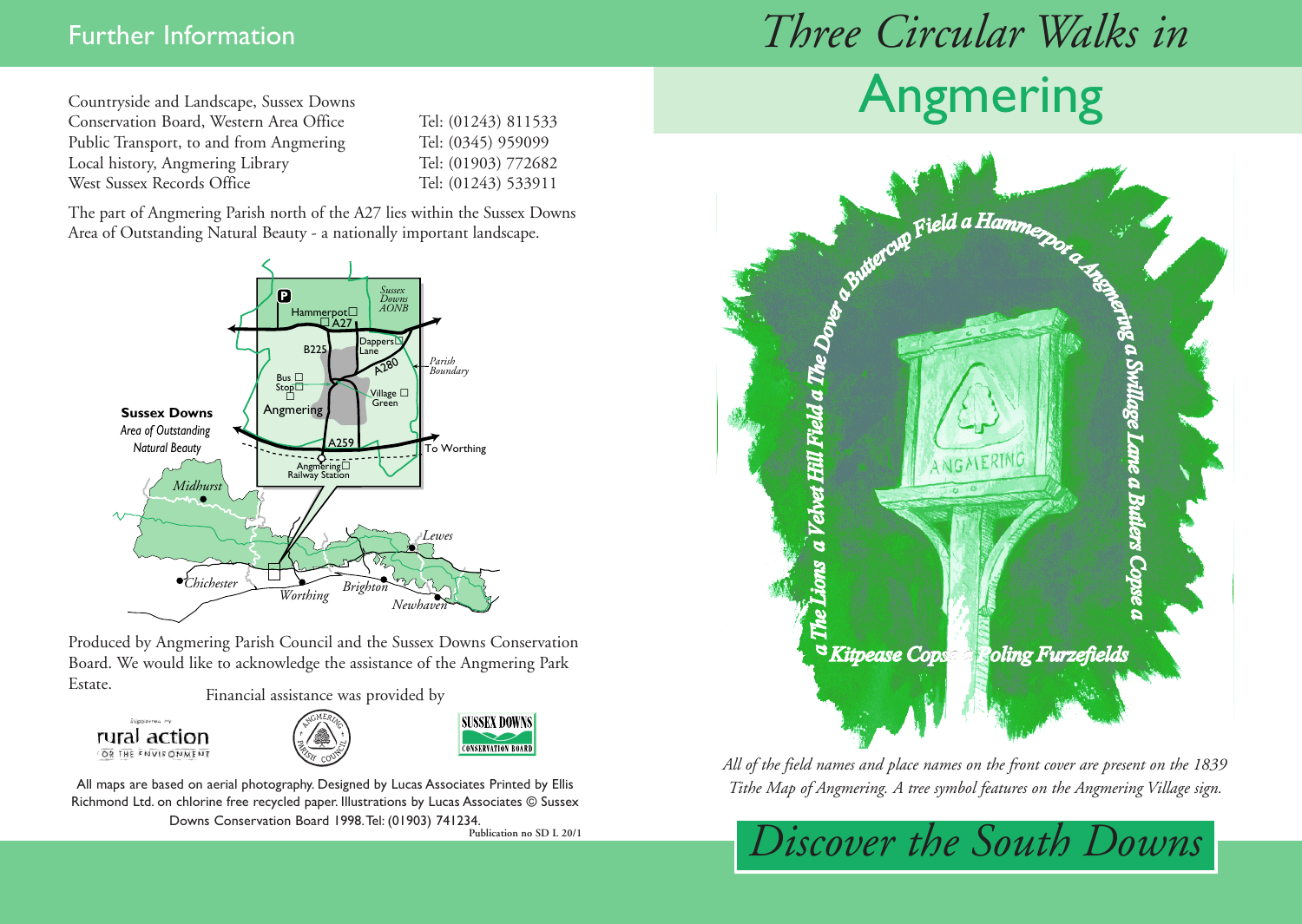#### How to use this leaflet

This leaflet contains information about three circular walks, of varying lengths, which will help you to discover the part of Angmering Parish that extends north of the A27. Each route description is accompanied by a map to help you on your way. All walks follow public rights of way.

#### Where to start

The walks start from Angmering village green. Follow **1** to **3** for all walks and then select one of the three routes to follow.

**1** From the village green walk along Water Lane (A280), passing The Lamb Pub on your left. After half a mile turn left into Dapper's Lane and continue straight ahead. Pass under the A27 into Swillage Lane and continue until you get to Swillage Pond.

**2**  Turn left and follow the path along the line of an old hedge. Cross the bridge and turn left down the bridleway to Hammerpot.

**3** Turn right through the hamlet and continue alongside the A27 until you reach a stile. Cross over the stile, walk across the field and over another stile. Turn right along the road and continue ahead. Take the footpath on your left through Butlers Copse, which brings you through The Dover Car Park to emerge at a junction of paths and roads.

If you wish to walk a shorter distance start from The D over Car Park. Look out for the **P** directions to guide you back to your car. Where possible leave your car at home and disco ver the area on foot.

### **Information**

- **● Please keep to the footpaths and bridleways as Angmering Park Estate is private**
- **● Wear sturdy footwear**
- **● Please keep dogs under control**
- **● Be considerate of local farmers and their stock**
- **● Do not damage wildlife**
- **● Take your litter home**



**Public Footpath Public Bridleway**

**Walk Route Estate Access road**

*(private)*

**BS Bus Stop**

Copse Walk

**A four and three quarter mile walk exploring the wooded landscape around Hammerpot.**

**Walk**<br>12th 1 **13**<br>13

**miles**

**hours**

**Approxy** 

For directions from Angmering Village Green to the Dover car park follow **1** to **3** from the Where to Start information.

**4** From the corner of The Dover Car Park turn right and follow the tree lined road.

**5** At the road junction continue straight across, with a copse on your right and open fields on the left.

**6** At the next path junction turn right and walk down through Kitpease Copse. *(originally known as Kit's Piece Copse).*

**7** Turn left and cross the bridge. Follow the path back to Swillage Lane and retrace your steps to Angmering.

**P** To return to The Dover Car

Park continue straight ahead and follow **3**

*Many of the copses in the northern par t of the Parish incorporate surnames. Usually the name came from the field on which the woodland was planted. This means that many of the names are older than the copses themselves.*

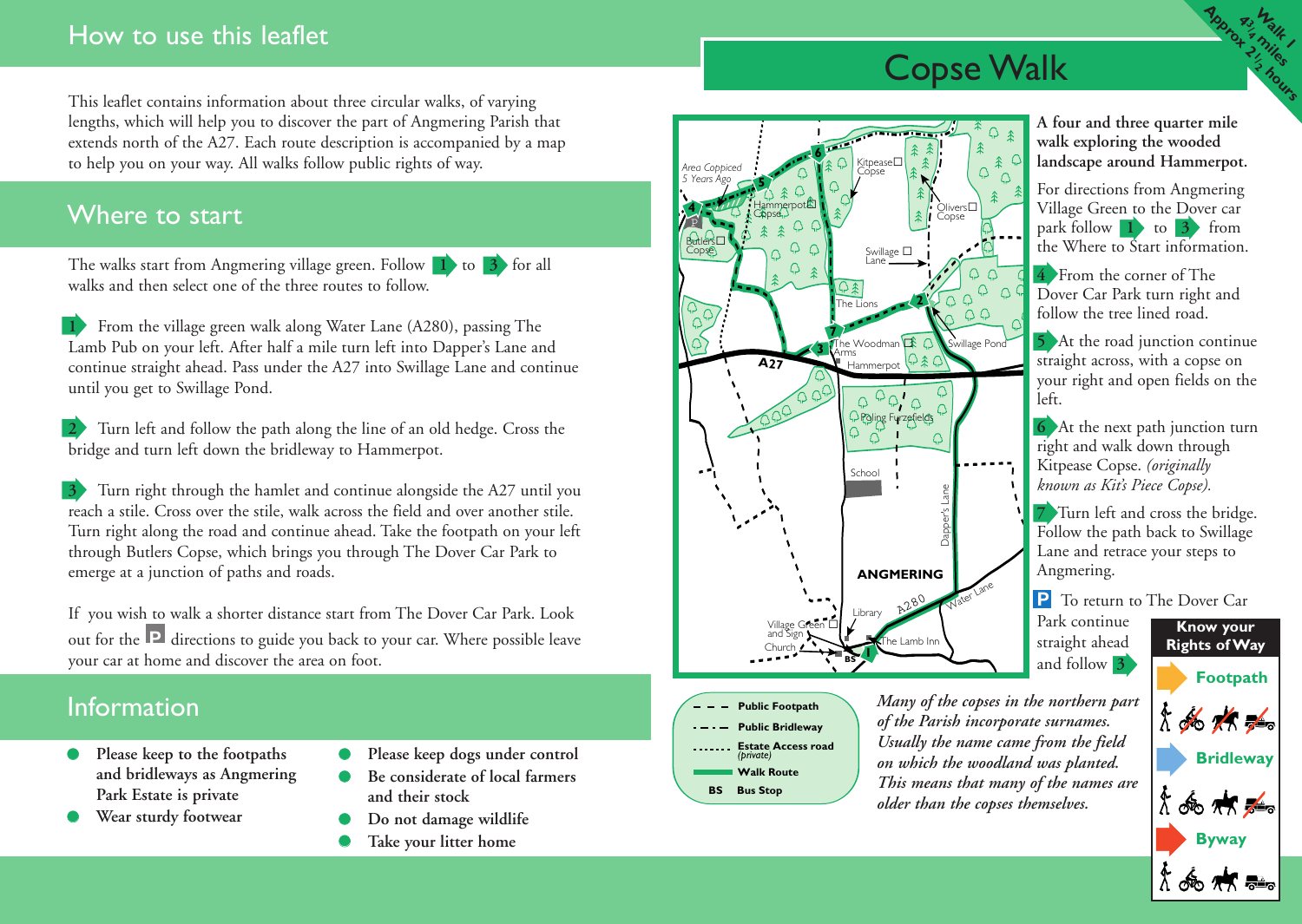## Parkland Walk

**A five and a half mile walk through the paddocks and fields of the Angmering Park Estate.**

For directions from Angmering Village Green to The Dover Car Park follow **1** to **3** from the Where to Start information.

**4** From the corner of The Dover car park continue straight ahead along the road which soon changes into a stony track. Highland Cattle can sometimes be seen grazing in the paddocks on either side of the track. Follow the track around to the right passing The Dover Cottage and continue straight ahead.

**5** Take the footpath to the right when you reach Angmering Park cottages and walk through the paddocks and

**Walk <sup>2</sup> 51/2 miles Approx 23/4 hours**



across the estate access road. Continue straight ahead at the four way path junction, along the edge of a field.

**6** At the next junction follow the bridleway to the right.

**7** Where it bears around to the right take the path to the left, with an open field on your left and woodland on your right. Continue straight ahead into Swillage Lane and retrace your steps back to Angmering Village.

**P** To return to The Dover Car Park turn right at Swillage Pond and follow **2** and **3** 



*There has been a park here since at least 1279. In the Middle Ages a Park would have essentially been a game reserve - an area in which deer were kept to provide sport*



*manages the land for forestry, shooting, agriculture and wildlife. In addition the park is home to a Stud Farm and an internationally known racing yard.*

*One of the more unusual animals that can be found grazing in the paddocks are Highland Cattle. Special enclosures, that extend into the woodland, have been built in order to protect these creatures from the hot summer sunshine.*